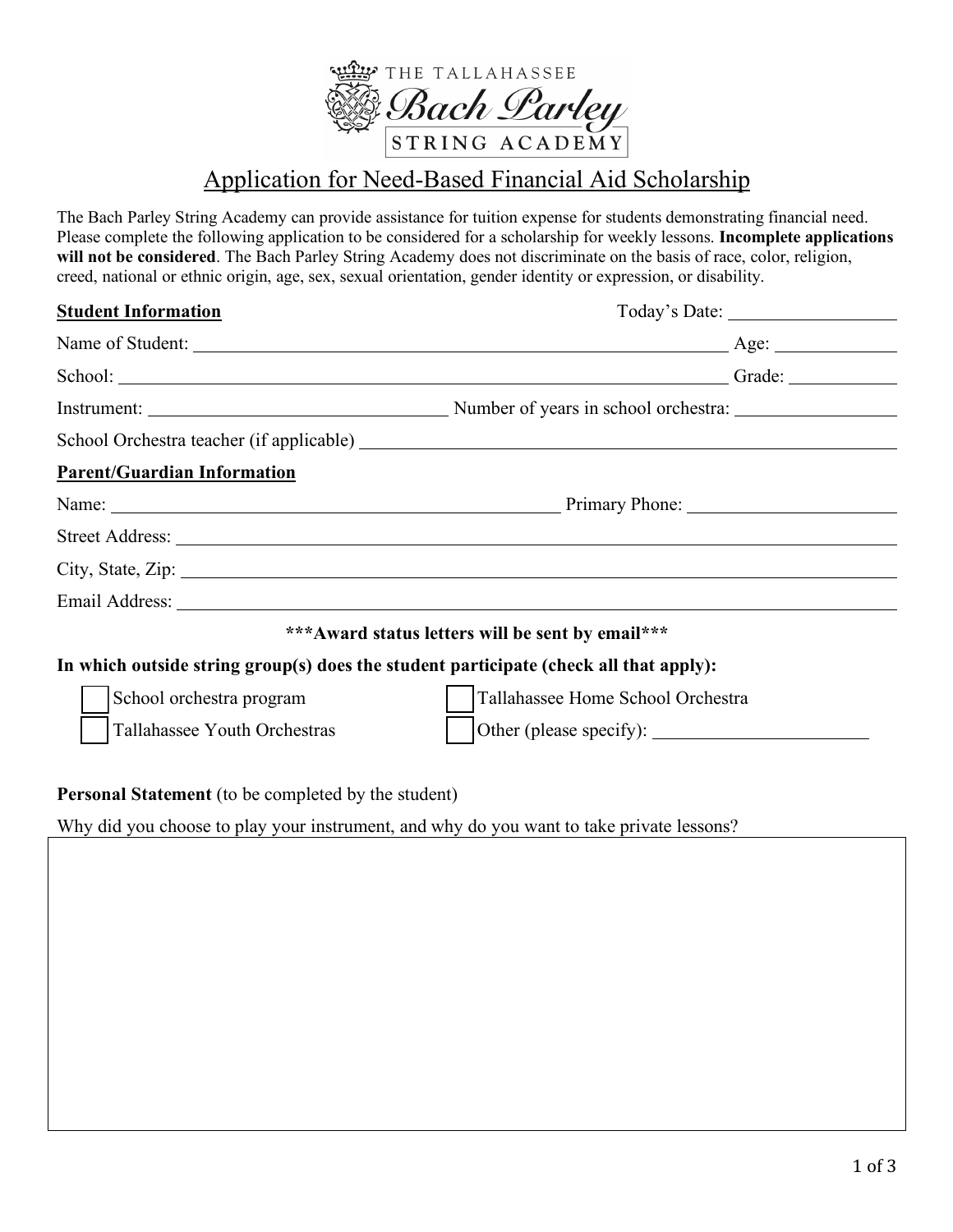| <b>Student Name:</b> |  |
|----------------------|--|
|----------------------|--|

## **Financial Information**

| If you have questions about this application, please call us (850) 270-3485. |  |  |  |
|------------------------------------------------------------------------------|--|--|--|
|                                                                              |  |  |  |

| What is your family's annual household income?                                                                                                                                                                                                         |
|--------------------------------------------------------------------------------------------------------------------------------------------------------------------------------------------------------------------------------------------------------|
| How many people live in your household?                                                                                                                                                                                                                |
| Amount you are able to pay monthly for private lessons: <b>Please check all that apply:</b><br>$\left  \text{\$0-10} \right\rangle$<br>Note: A \$35 annual registration fee is due upon enrollment and is not routinely covered by scholarship awards. |
| Why are you applying for this financial aid?                                                                                                                                                                                                           |

Please describe any current financial circumstances you would like the committee to consider: